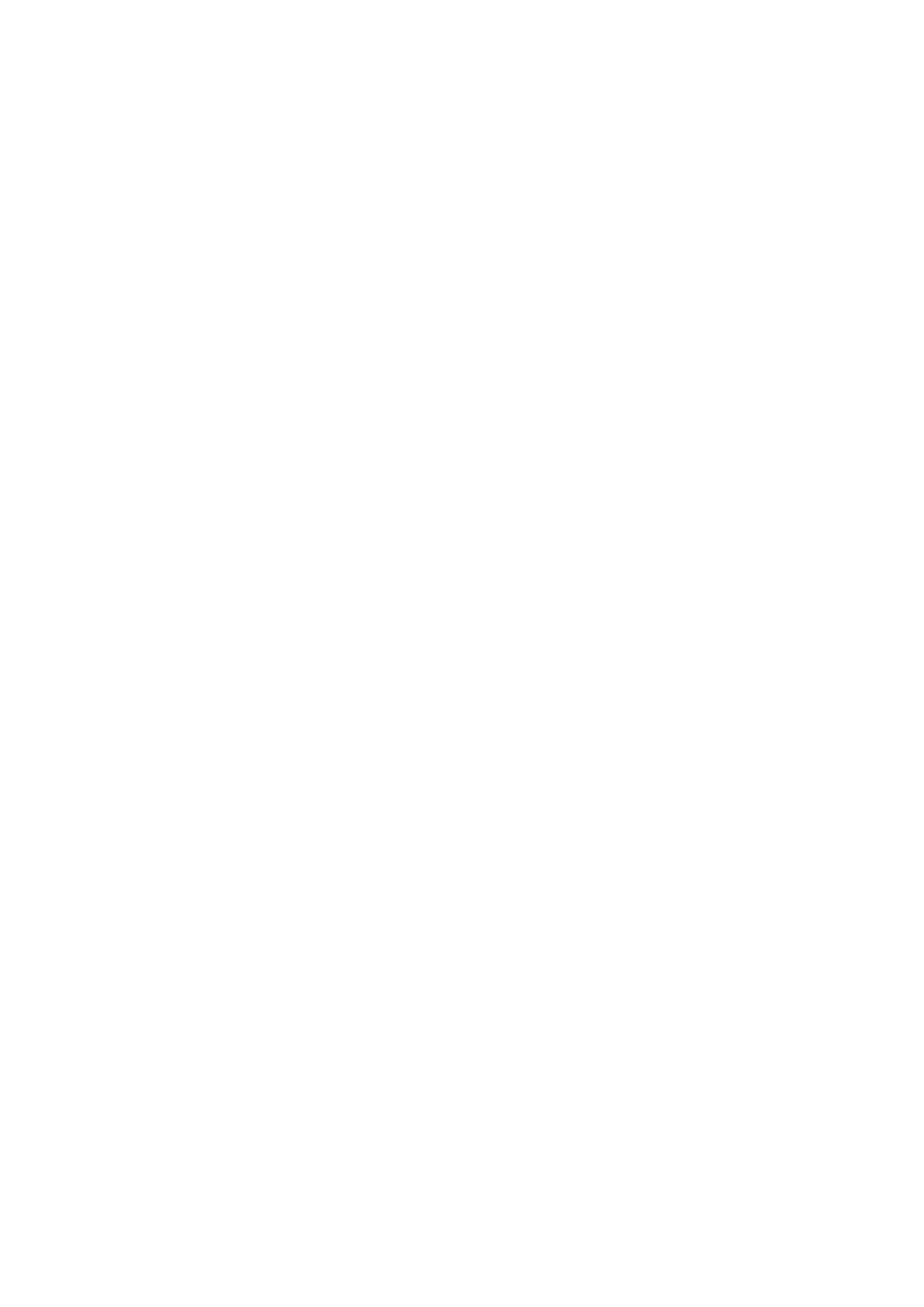



**King's Court, Chapel Street, King's Lynn, Norfolk, PE30 1EX Telephone: 01553 616200 Fax: 01553 691663**

## **CABINET AGENDA**

### **DATE: CABINET - TUESDAY, 5TH FEBRUARY, 2019**

**VENUE: COUNCIL CHAMBER - TOWN HALL, SATURDAY MARKET PLACE, KING'S LYNN PE30 5DQ**

**TIME: 5.30 pm**

**As required by Regulations 5 (4) and (5) of The Local Authorities (Executive Arrangements) (Meetings and Access to Information) (England) Regulations 2012 - Items (13 (part) & 15) below will be considered in private.**

**Should you wish to make any representations in relation to the meeting being held in private for the consideration of the above item, you should contact Democratic Services**

#### **1. MINUTES**

To approve the Minutes of the Meeting held on 8 January 2019 (previously circulated).

#### **2. APOLOGIES**

To receive apologies for absence.

#### **3. URGENT BUSINESS**

To consider any business, which by reason of special circumstances, the Chairman proposes to accept, under Section 100(b)(4)(b) of the Local Government Act 1972.

#### **4. DECLARATIONS OF INTEREST**

Please indicate if there are any interests which should be declared. A declaration of an interest should indicate the nature of the interest (if not already declared on the Register of Interests) and the agenda item to which it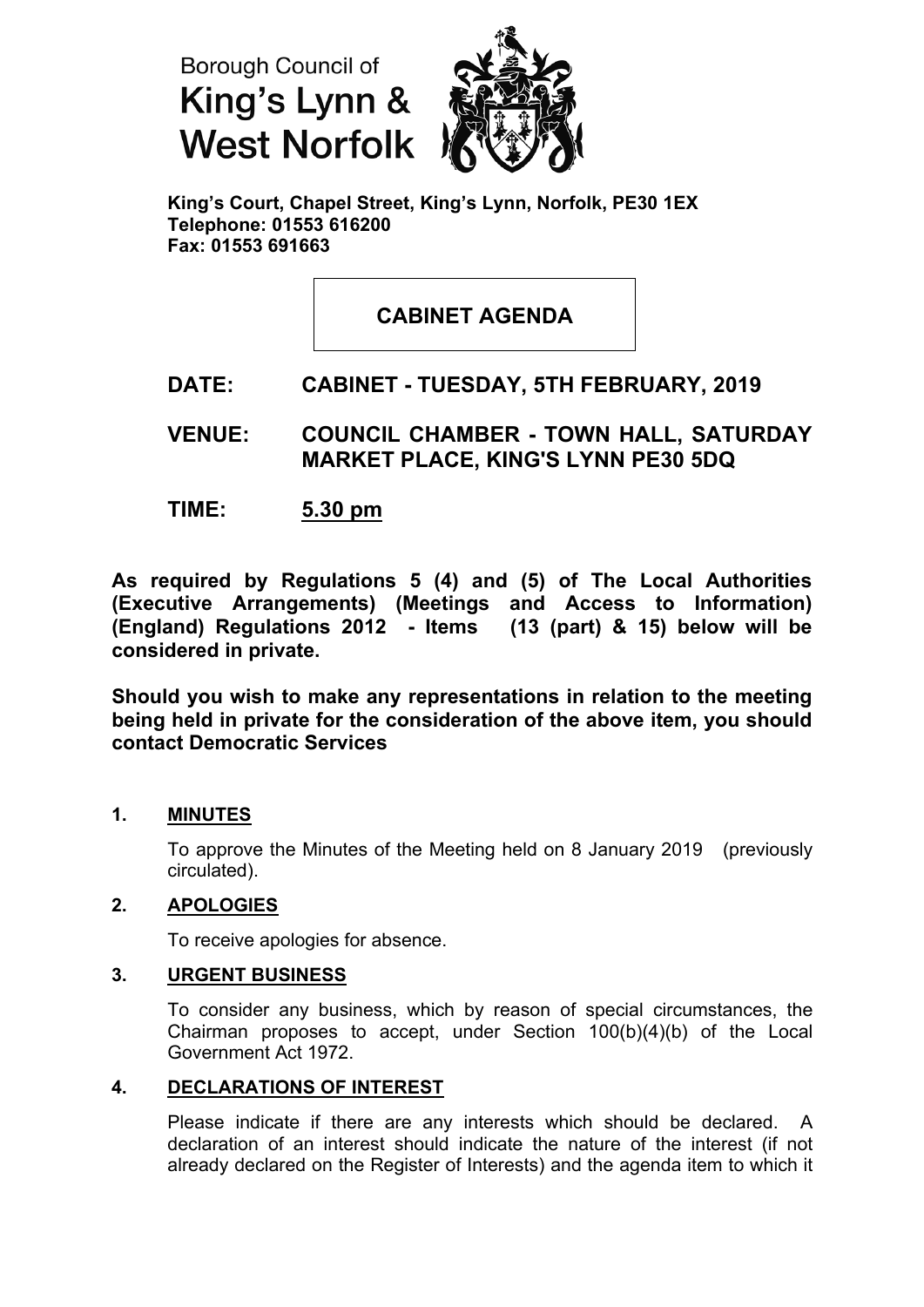relates. If a disclosable pecuniary interest is declared, the member should withdraw from the room whilst the matter is discussed.

These declarations apply to all Members present, whether the Member is part of the meeting, attending to speak as a local Member on an item or simply observing the meeting from the public seating area.

#### **5. CHAIRMAN'S CORRESPONDENCE**

To receive any Chairman's correspondence.

#### **6. MEMBERS PRESENT UNDER STANDING ORDER 34**

To note the names of any Councillors who wish to address the meeting under Standing Order 34.

#### **7. CALLED IN MATTERS**

To report on any Cabinet Decisions called in.

#### **8. FORWARD DECISIONS** (Pages 6 - 9)

A copy of the Forward Decisions List is attached

#### **9. MATTERS REFERRED TO CABINET FROM OTHER BODIES**

To receive any comments and recommendations from other Council bodies which meet after the dispatch of this agenda.

#### **10. CUSTOM AND SELF BUILD ACTION PLAN** (Pages 10 - 43)

#### **11. LOCAL PLAN REVIEW DRAFT FOR CONSULTATION** (Pages 44 - 51)

**12. THE FINANCIAL PLAN 2018/2023** (Pages 52 - 174)

#### **13. CAPITAL PROGRAMME AND RESOURCES 2018-23** (Pages 175 - 205)

#### **14. EXCLUSION OF THE PRESS AND PUBLIC**

The Cabinet is asked to consider excluding the public from the meeting under section 100A of the Local Government Act 1972 for consideration of the item below on the grounds that it involves the likely disclosure of exempt information as defined by paragraph 3 of Part 1 of Schedule 12A to the Act, and that the public interest in maintaining the exemption outweighs the public interest in disclosing the information.

#### **PRIVATE ITEM**

Details of any representations received about why the following reports should be considered in public will be reported at the meeting.